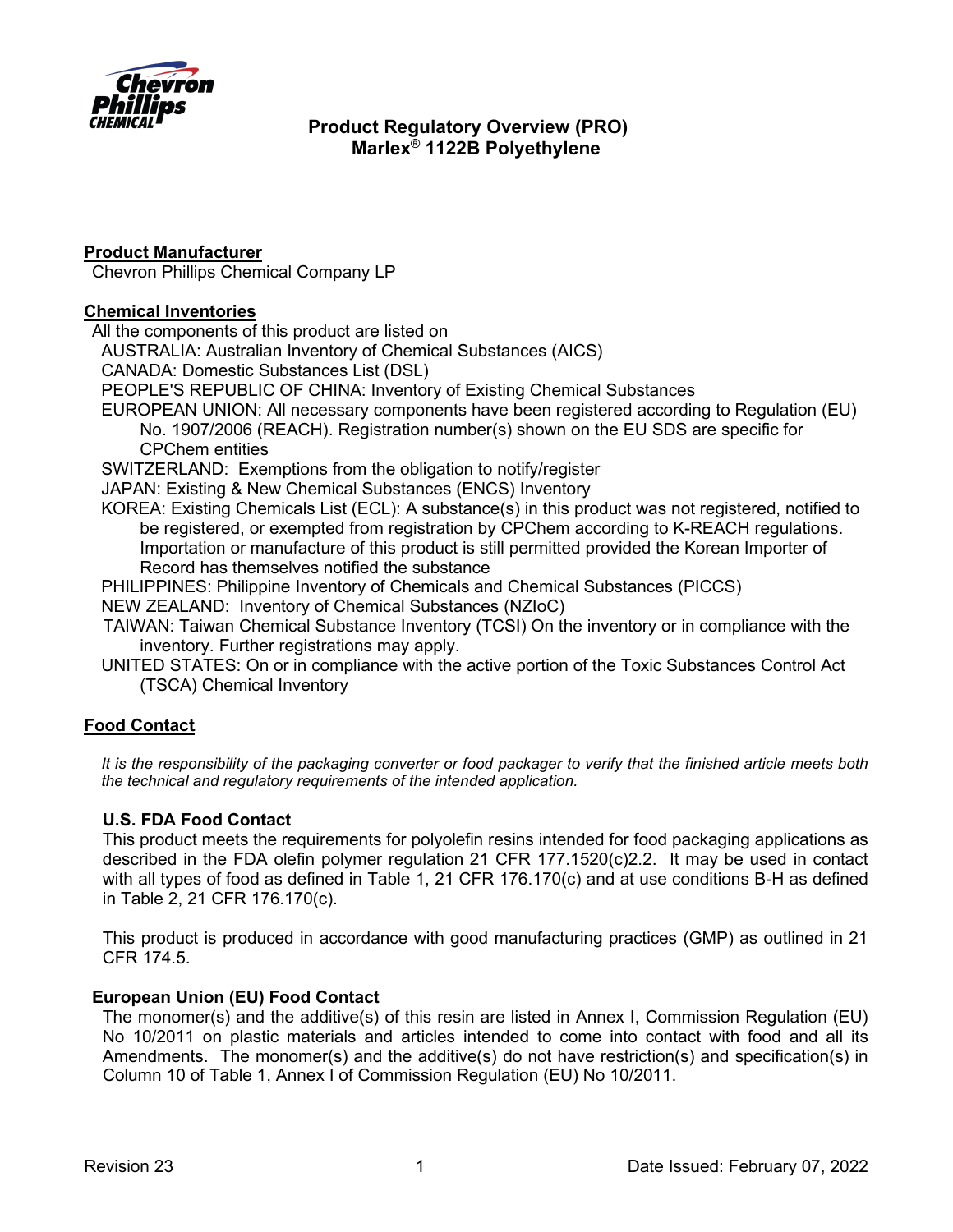

This product does not carry specific migration limit (SML) in Annex I. For full compliance, an overall migration limit of 10 mg/dm<sup>2</sup> applies to the final article intended to come into contact with food.

This product meets the restriction(s) on the substances in Table 1, Annex II of Commission Regulation (EU) No 10/2011 amended by Commission Regulation (EU) 2020/1245. Primary aromatic amines are not intentionally used as additives or raw materials in the manufacture of this product.

This product does not contain intentionally added substance that would be expected to migrate from resin exceeding 0.00015 mg/kg in food or food simulant to cause genotoxic effect.

This product does not contain food additive(s) or flavoring(s) per Regulation (EC) No 1333/2008 or Regulation (EC) No 1334/2008.

This product meets the requirements of Framework Regulation (EC) No. 1935/2004 on materials and articles intended to come into contact with food.

This product is produced in accordance with good manufacturing practice (GMP) as outlined in GMP Regulation (EC) No 2023/2006.

#### **Canada Food Contact**

A "Letter of No Objection" for this product has been approved by Health Canada. This product may be used as a food-contact article such as bottle, food pail, cap, and casing under and at the temperature of 212 °F (100 °C). KS08022204

#### **Japan Food Contact**

Japanese Ministry of Health, Labor and Welfare (MHLW) published a formal Positive List (PL) System for food-contact materials (FCM) used in the manufacture of food-contact utensils, containers, and packaging (UCP).

- This product is an ethylene homopolymer (CAS number 9002-88-4). It is listed on Table 1(1) Base Polymers (Plastics) as 40 Polyethylene, Ref No 985, Serial No 4, Synthetic Resin Group 5, all types of food, and maximum temperature III.
- No additive is intentionally used as a component in the manufacture of this grade of polyethylene. Meets the requirements of Table 2 Additives.

#### **Mercosur Food Contact**

The monomer of this resin is listed in Mercosur /GMC/Res. N° 02/12 and its modification GMC/Res. N° 19/21.

This product does not contain additive. Meets the requirements of Mercosur/GMC/Res. N° 39/19. GMC Res. No. 20/21, "Modification of GMC Resolution No. 56/92 General Provisions for plastic containers and equipment in contact with food," is applicable to a final article.

### **Brazil Food Contact**

The monomer of this resin is listed in Anvisa [RDC 56/2012 and RDC No](https://www.khlaw.com/Files/41980_RDC%20326-19%20-%20Lista%20positiva%20de%20aditivos%20destinados%20aa%20elaboracao%20de%20materiais%20plasticos%20e%20revestimentos%20polimericos%20em%20contato%20com%20alimentos.pdf) 589. This product does not contain additive. Meets the requirements of Anvisa [RDC 326/2019.](https://www.khlaw.com/Files/41980_RDC%20326-19%20-%20Lista%20positiva%20de%20aditivos%20destinados%20aa%20elaboracao%20de%20materiais%20plasticos%20e%20revestimentos%20polimericos%20em%20contato%20com%20alimentos.pdf)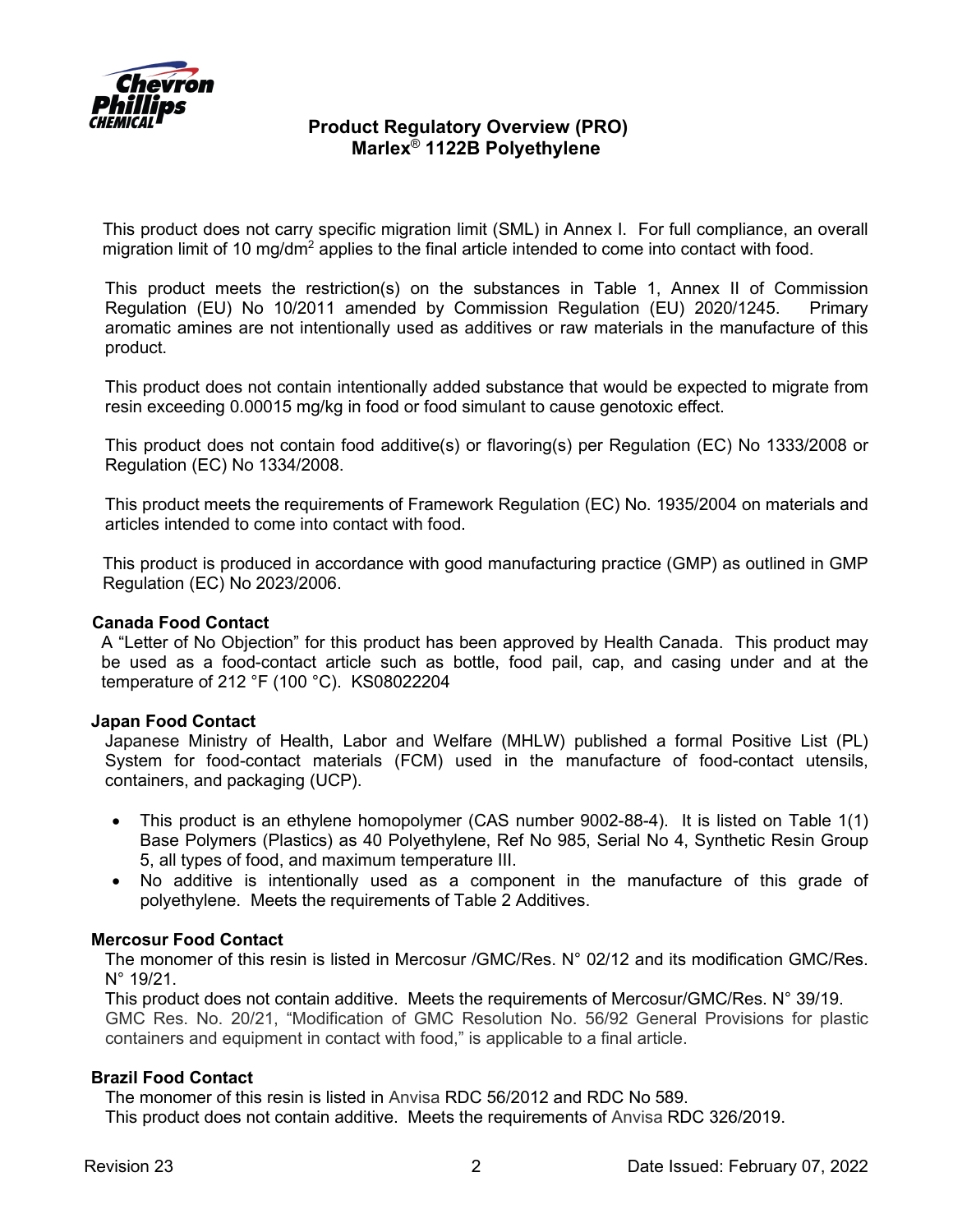

RESOLUTION - DRC NO. 589, DE 20 DECEMBER 2021 Article 2 is applicable to a final article.

### **U.S. Pharmacopeia (USP)**

This product meets the standards set by the United States Pharmacopoeia USP 39 <87> Biological Reactivity Tests, in Vitro.

This product meets the standards set by the United States Pharmacopoeia USP 22 <88> Biological Reactivity Tests, in Vivo - Class VI-70°C Plastic.

This product meets the standards set by the United States Pharmacopoeia USP 39 <661.1> Plastic Materials of Construction – *Identification, Physicochemical, and Extractable Metals tests.* This resin does not contain additive.

#### **European Pharmacopoeia (EUP)**

This product meets the requirements of European Pharmacopoeia 3.1.4 the  $8<sup>th</sup>$  edition "Polyethylene without Additives for Containers for Parenteral Preparations and for Ophthalmic Preparations."

### **Drug Master File (DMF)**

This product is listed on the U.S. FDA Type III Drug Master File 1572.

#### **Regulation 1223/2009 of 2009-11-30 on Cosmetic Products**

Regulation 1223/2009 is not applicable to this product when it is used as a raw material for manufacturing cosmetic containers.

#### **EU Classification and Labeling**

This product is not a dangerous substance according to Regulation (EC) No 1272/2008 on classification, labelling and packaging of substances and mixtures.

## **USDA**

The USDA recognizes FDA statements provided by material suppliers for food packaging.

#### **California's [Safe Drinking Water and Toxic Enforcement Act of 1986](http://www.oehha.ca.gov/prop65/law/P65law72003.html) (Proposition 65)**

This product, as shipped, does not contain any carcinogens or reproductive toxins presently known by the State of California to cause cancer or reproductive toxicity at a level of exposure subject to the requirements of California Proposition 65. See following link for latest review date per most recent Prop 65 update.

<https://www.cpchem.com/who-we-are/environment-health-safety-security/regulatory-information> (SELECT Prop 65 Update)

## **Consumer Product Safety Improvement Act of 2008 (H.R. 4040)**

This product does not contain lead and phthalates. It therefore complies with the relevant sections of the Consumer Product Safety Improvement Act of 2008 (H.R. 4040).

#### **Clean Air**

This product does not contain any ozone depleting substances, including those listed in Regulation (EC) No 1005/2009.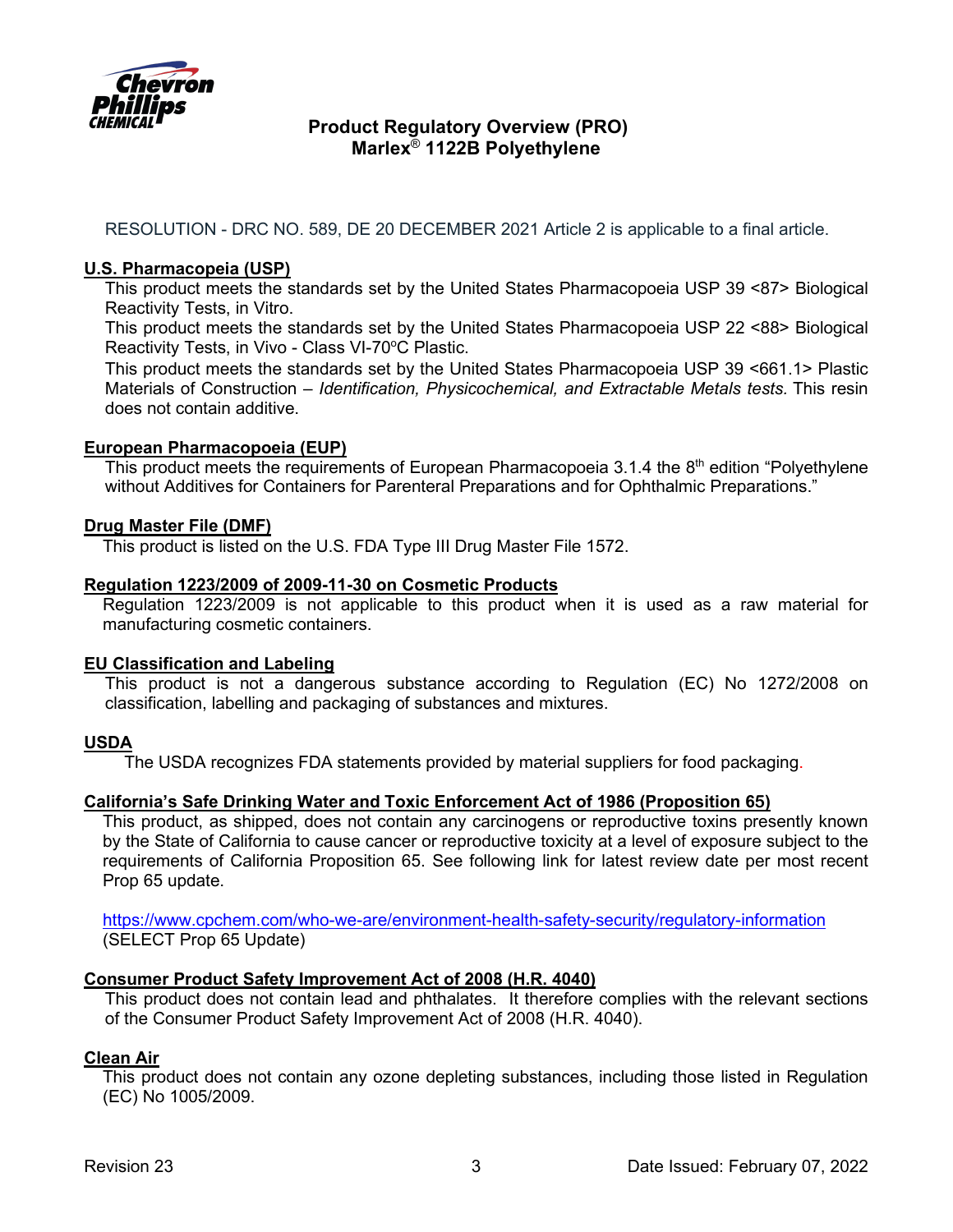

This product does not contain any of the following substances regulated by the Clean Air Act:

• Class I or Class II Ozone-Depleting Substances (CAA Section 602)

## **Heavy metals, RoHS, WEEE, Waste packaging, CONEG**

No heavy metals (i.e., antimony, arsenic, barium, cadmium, chromium, lead, mercury, selenium, or silver) are purposely added to this product in quantities that would violate governmental guidelines. The summation of lead, cadmium, mercury, and hexavalent chromium in this product is less than 20 ppm. No polybrominated biphenyls (PBB), polybrominated diphenyl ethers (PBDE), deca brominated diphenyl ethers (Deca BDE), or phthalates are intentionally added to this product. This product therefore meets the relevant requirements of the following Directives or Regulations:

- Directive (EU) 2017/2102, 2015/863, 2011/65/EU and 2002/95/EC (RoHS)
- China RoHS directive SJ/T 11363-2006
- 2002/96/EC and 2012/19/EU (WEEE)
- 2000/53/EC (ELV)
- 94/62/EC, 2005/20/EC, and 2013/2/EU (Packaging Waste Directive)
- USA CONEG Regulation / Model Toxics in Packaging Legislation
- California Toxics in Packaging Prevention Act

## **ICHs: Elemental Impurities and Residual Solvents**

This product as shipped, does not intentionally use the metals described in the ICH Harmonized Guideline for Elemental Impurities Q3D dated 22 March 2019 (including Cd, Pb, As, Hg, Co, V, Ni, Tl, Au, Pd, Ir, Os, Rh, Ru, Se, Ag, Pt, Li, Sb, Ba, Mo, Cu, Sn, Cr).

ICH/Q3C "Impurities: Guideline for Residual Solvents" is about the requirements for pharmaceuticals and as such is not applicable to polyethylene pellets.

#### **Toys**

This product complies with the requirements of ASTM F963, EN 71-3, EN71-9, EU Directives 2005/84/EC and 2009/48EC.

### **Phthalates**

No phthalates, including di-(2-ethylhexyl) phthalate (DEHP), dibutyl phthalate (DBP), benzyl butyl phthalate (BBP), diisononyl phthalate (DINP), diisodecyl phthalate (DIDP), di-n-octyl phthalate (DNOP), diisobutyl phthalate (DIBP), dimethyl phthalate (DMP), and diethyl phthalate (DEP) are intentionally added to this product. This product therefore meets the requirements of the Consumer Product Safety Improvement Act of 2008 and EU Directive 2005/84/EC.

## **European Chemicals Agency (ECHA) Substances of Concern**

This product does not contain any Substances of Very High Concern (SVHC) as listed on the candidate list published by ECHA as of *dated in the link below*. This product does not contain substances restricted under REACH Annex XVII (Restricted Substances List) or subject to authorization under REACH Annex XIV (Authorization List).

<https://www.cpchem.com/who-we-are/environment-health-safety-security/regulatory-information>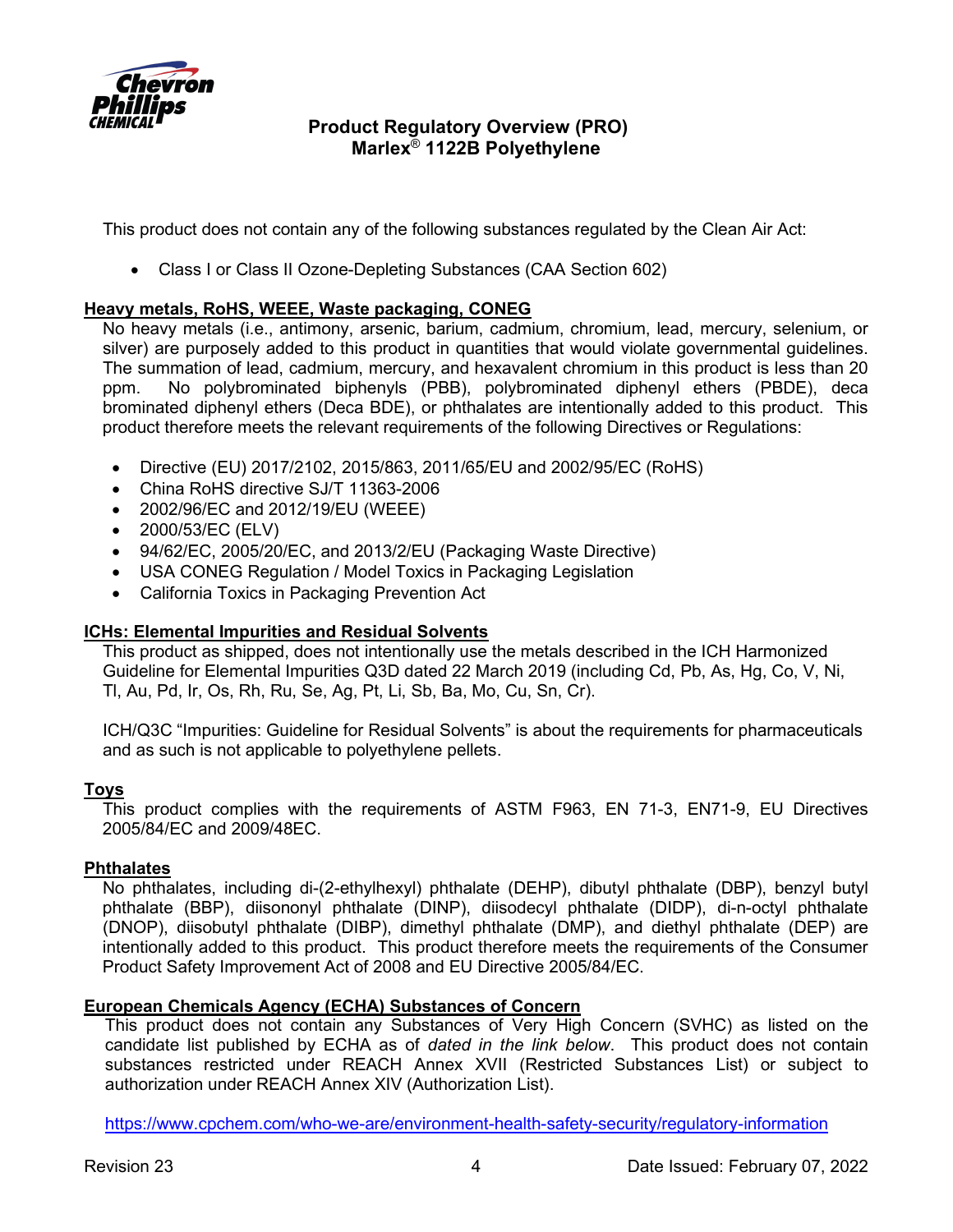

(SELECT MARLEX® PE)

### **Canadian Environmental Protection Act (CEPA) "Challenge" Substances**

This product, as shipped, does not intentionally contain high priority chemical substances listed on the "Challenge" Substance Batches as issued by CEPA.

#### **Nanomaterial**

This product is not a nanomaterial and does not contain any intentionally added functional nanoparticles.

### **Conflict Minerals**

Neither tantalum, tin, gold, and tungsten, nor the minerals associated with these metals (Columbite-Tantalite, Cassiterite, Gold, or Wolframite) are intentionally added to this product. These substances are not necessary to the production of this product.

### **Regulatory or Industry Lists**

To the best of our knowledge this product, as shipped, meets the following requirements as being within stipulated limits as listed as of this date:

- Stockholm Convention Persistent Organic Pollutants (POPs): Directive 850/2004/EC, EU 2019/1021 and 2020/78 substances not used.
- Rotterdam Convention Prior Informed Consent (PIC) substances Annex III substances not used: <http://www.pic.int/TheConvention/Chemicals/AnnexIIIChemicals/tabid/1132/language/en-US/Default.aspx>
- Substances in the Japan Class I Specified Chemical list not used.
- Substances defined as Persistent, Bioaccumulating, Toxic (PBT) or very Persistent very Bioaccumulating (vPvB) per EU not used.
- Chemicals of High Concern to Children in Children's Products (CHCC): does not contain reportable substances as specified in the CHCC regulations of the states of Oregon, Washington, Vermont and Maine
- US Lacey Act, EU Timber Regulation 995/2010; [FLEGT](https://ec.europa.eu/environment/forests/flegt.htm) or [CITES](https://ec.europa.eu/environment/cites/index_en.htm) licenses: This requirement is not applicable to polyethylene pellets, this product does not utilize timber or timber products.

#### **Substances and Chemicals**

None of the following substances are intentionally used as additives or raw materials in the manufacture of this product.

- Abietic acid
- Acrylamide
- Acrylonitrile or acrylonitrile co-polymers
- Aflatoxin and Mycotoxin; or derivates of these substances
- Alkylphenols
- Alkylphenol Ethoxylates, including nonylphenol ethoxylate and octylphenol ethoxylate
- Allergens, including but not limited to those listed in EU Regulation 1169/2011, Directives 2000/13/EC, 2003/89/EC, and Section B.01.010.1 (1) of Canadian Regulation C.R.C., c. 870 such as: peanuts, tree nuts, milk, eggs, wheat gluten, soybeans, fish and shellfish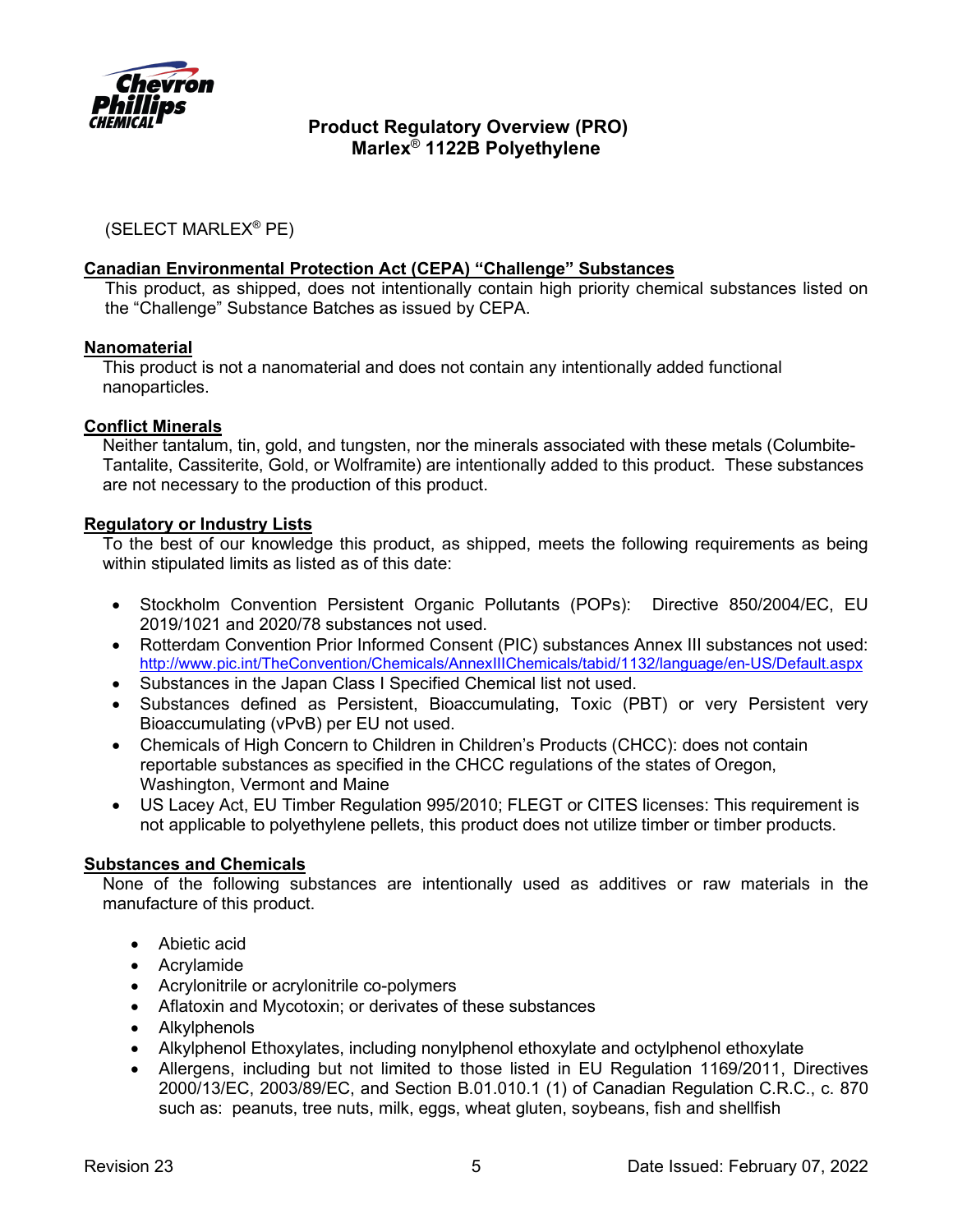

- Aromatic amines
- Asbestos
- Azo compounds
- 2,2-Bis(4-hydroxyphenyl)propane bis(2,3-epoxypropyl) ether (BADGE), Bis (hydroxyphenyl)methane bis(2,3-epoxypropyl) ether (BFDGE), and/or Novolac glycidyl ethers (NOGE)
- Biocides
- Bisphenol compounds, including but not limited to: BPA, BPAF, BPB, BPC, BPE, BPF, BPH, BPS, and BPZ
- Brominated or halogenated flame retardants
- Butylated Hydroxyanisole (BHA), and Tertiary butylhydroquinone (TBHQ)
- Chlorofluorocarbons (CFC), hydrochlorofluorocarbons (HCFC), hydrofluorocarbons (HFC)
- Chlorinated paraffins, Chlorinated hydrocarbons
- Colorants, dyes, or pigments
- Cyanuric acid
- Di(ethylhexyl) adipate (DEHA), diethyl hydroxyl amine (DEHA), or di(ethylhexyl)maleate (DEHM)
- Dimethylfumarate (DMF)
- Dioxins or furans; or derivatives of these substances
- Endocrine disruptors
- Epoxy derivatives listed in EU Directives 2002/16/EC and 1895/2005
- Epoxidized Soybean Oil
- FDA Banned Food Additives: benzophenone, ethyl acrylate, eugenyl methyl ether, myrcene, pulegone, pyridine, styrene
- Formaldehyde
- Fungicides, preservatives or fumigants
- Genetically-modified organisms (GMO)
- **Halogens**
- Human materials or derivatives of human materials
- Iron
- Melamine
- Methyl bromide
- Natural rubber latex, dry natural rubber, or synthetic latex
- Nitrites, Nitrates, Nitrosamines, Nitrosamines impurities: N-nitrosodimethylamine (NDMA), N-Nitrosodiethylamine (NDEA), N-diisopropylnitrosoamine (NDIPA), N-ethyl-Nisopropylnitrosoamine (NEIPA); or nitrosating reagent  $NaNO<sub>2</sub>$ .
- Nitrocellulose
- Nonyl phenol (NP)
- Optical brighteners
- Organotin compounds
- Ozone-depleting chemicals
- Parabens
- Poly- and perfluoroalkyl substances (PFAS), as perfluoroctanoic acid (PFOA) and perfluoroctane sulfonate (PFOS)